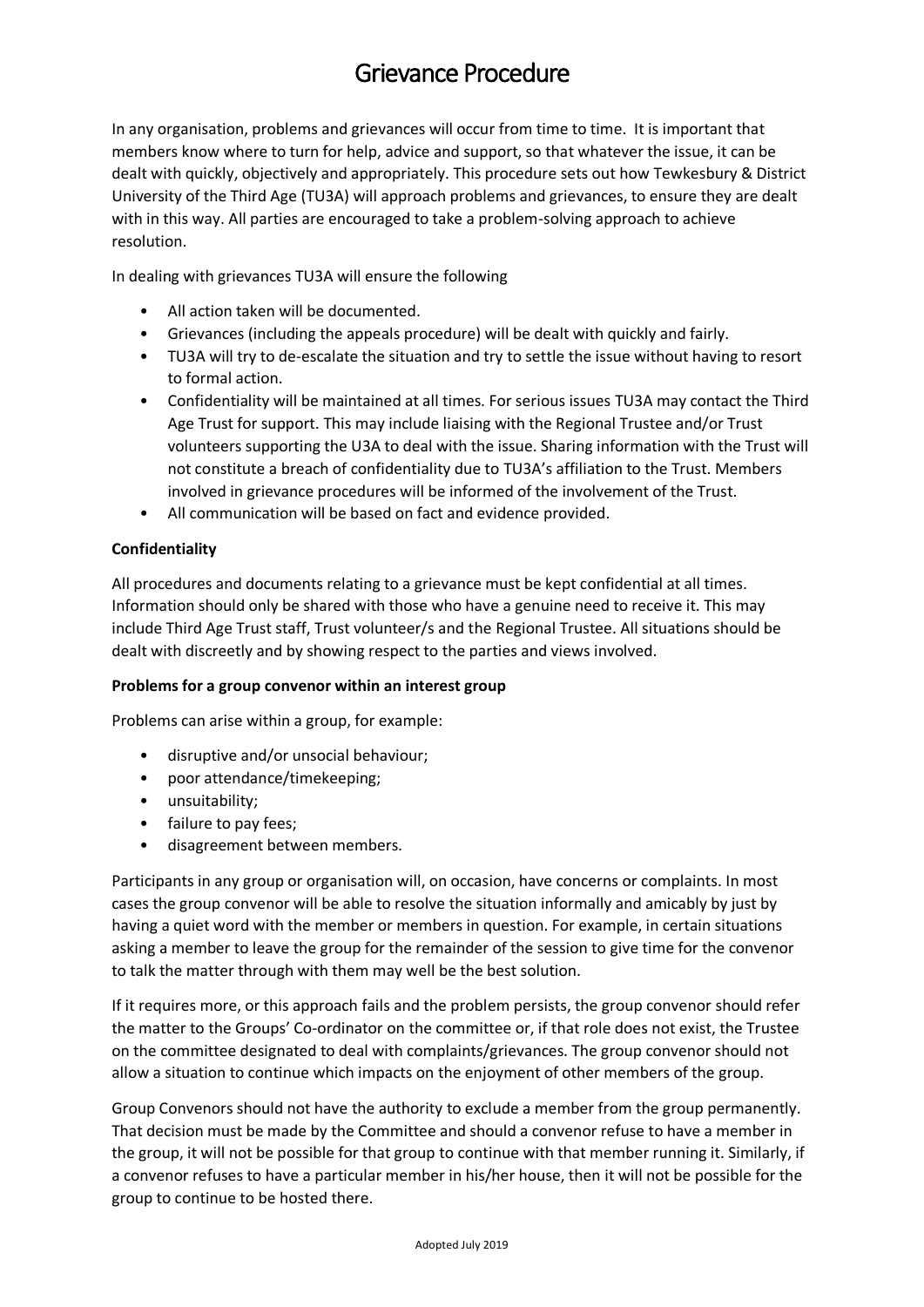## **Problems with the Group Convenor**

Initially, the member or members should try to resolve the problem by discussing it with the group convenor. However, if this is unsuccessful or if the member or members involved feel unable to do so, the matter should be referred to the Groups' Co-ordinator or the designated Trustee.

## **Problems within the TU3A as a whole**

- Member to member.
- Member to the Committee.
- Member to an individual trustee.
- Committee member to Committee member
- A member who brings the TU3A into disrepute or acts in a way which is prejudicial to the TU3A.
- A member who causes damage to property and/or equipment, for example, through misuse or negligence

The above should all be referred to the designated Trustee in the first instance unless that person is personally involved, in which case, it should be referred directly to the Chair. Responsibility for dealing with grievances (other than those raised by or against the Chair) rests with the Chair and the Committee.

## **Informal procedure**

When a problem/grievance is referred to the Groups' Coordinator or designated Trustee they will:

- gain clarity from the outset as to what the nature of the problem/grievance is. Ask people to cite specific examples of behaviour, with dates where possible.
- attempt informal resolution,
- have an informal discussion with each party concerned to understand the problem and hear each party's views. The parties may decide to put their concerns or complaints in writing, and for the sake of clarity this is often helpful.
- seek to summarise the situation with both parties, be clear about any required changes to ensure it does not happen again, and to clear the air.
- If the Groups' Coordinator or designated Trustee feels that there is a case to answer but that nevertheless it is a minor issue, make it clear to all present that there must be no repeat of the sort of actions/behaviour which led to this problem. In this case no further action is necessary.
- If, however, the Groups' Coordinator or designated Trustee feels that the situation warrants a more formal approach or a particular course of action e.g. exclusion from an interest group, or if the person raising the grievance wishes to lodge a formal grievance the matter will be referred, in writing, to the Chair of the Committee stating that this is a formal grievance. This should include a summary of the grievance and any action that the parties involved consider necessary to resolve it.

# **Committee procedure (formal)**

The formal grievance procedure should only be activated after every effort has been made to resolve the issue informally.

The designated Trustee should inform the Chair that there is a grievance that needs to be investigated. The Chair will appoint a subcommittee of 2/3 committee members (where possible) to hear the grievance.

The designated Trustee should ask the aggrieved party to provide details of the grievance in writing. The grievance should be very clear and specific, with dates and times if relevant.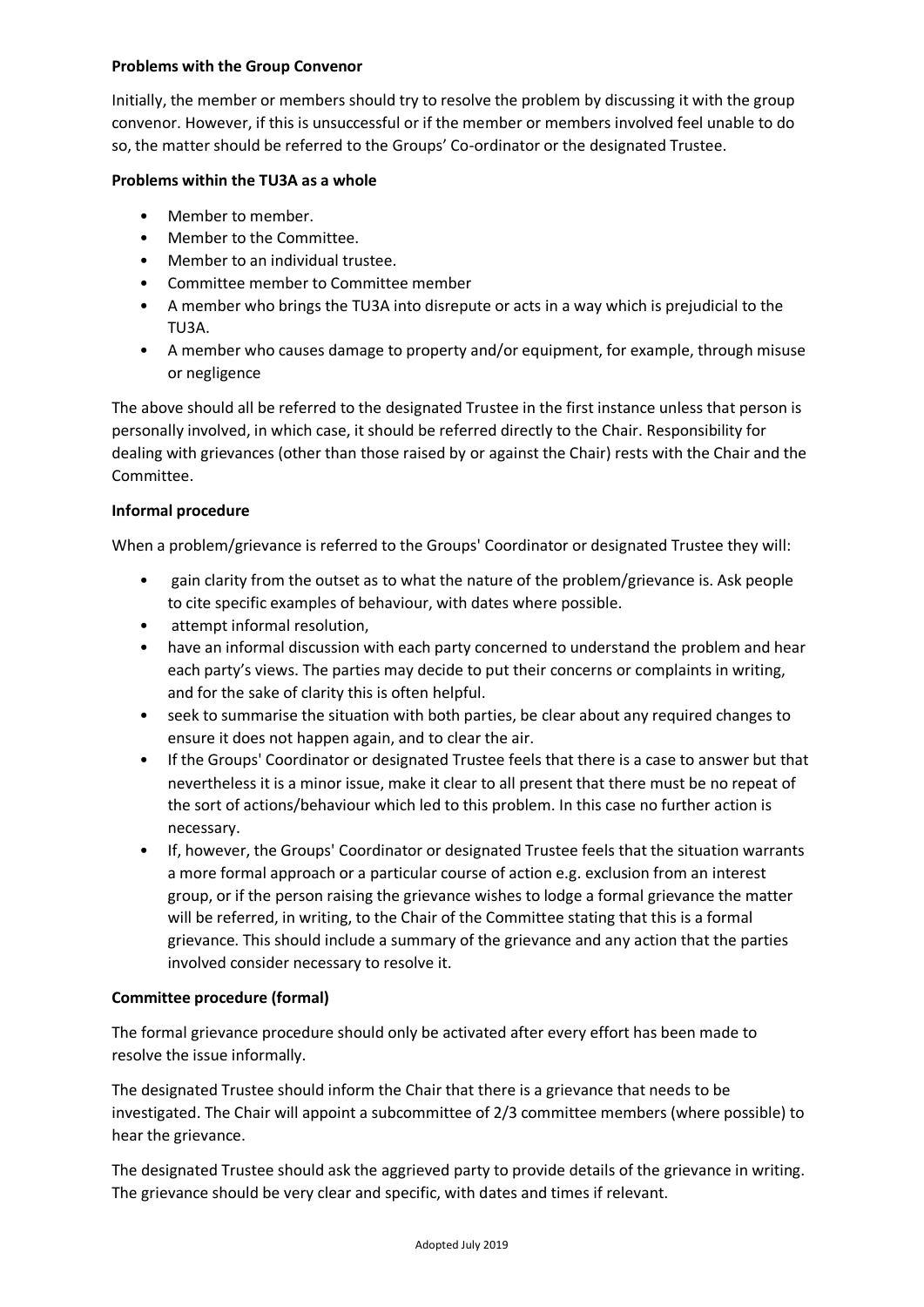The designated trustee should advise the aggrieved party that a meeting to hear the grievance by a subcommittee will be convened. The timetable for the date of the meeting will be short, preferably within 7 to 14 days.

A letter should be sent to the member against who the grievance has been made:

- advising them of the grievance
- asking for their response to the grievance in writing
- advising them of the date of the grievance hearing
- advising that they can also attend the subcommittee meeting to state their response in addition to their written response
- advising them they may choose to bring a companion who will also be bound by confidentiality, if they wish.

A letter should be sent to the member lodging the grievance

- Advising them for clear and specific details of the grievance including dates and times if relevant
- Advising them of the date of the grievance hearing
- Advising that they can also attend the subcommittee meeting to state their grievance in addition to their written response
- advising them they may choose to bring a companion who will also be bound by confidentiality, if they wish.

If either member advises that there are witnesses to the grievance incident(s) who are willing to give representations, they should ask those witnesses to contact the subcommittee to agree to giving a statement relating to the specific grievance incident(s) that they have witnessed.

## **The subcommittee meeting**

The meeting must be minuted. The minutes must be confidential. (these MUST NOT be published on websites or distributed to anyone outside of the subcommittee.)

This subcommittee will then consider the matter, taking into account any mitigating circumstances and agree what action to take. They should record their decision and give reasons for the decision based on the factual information provided in the statements and verbal reports provided.

#### **Possible forms of action**

- Level 1- no case to answer. No further action necessary
- Level 2- a verbal warning about future conduct by an elected officer with another officer present, details of which should be confirmed in writing.
- Level 3 a written warning which clearly states what will happen if the situation is repeated.
- Level 4 a final written warning, which if breached will result in automatic escalation to level 4 or 5
- Level 5a exclusion from an interest group.
- Level 5b termination of TU3A membership.

#### **Gross misconduct**

If there is a case to answer, for most problems you will start at Level 1. However, in the case of an extremely serious proven misdemeanour, for example:

- Sexual/racial abuse, discrimination, harassment, bullying.
- Dangerous or violent behaviour.
- Falsification of expense claims.
- Theft.
- Malicious damage.